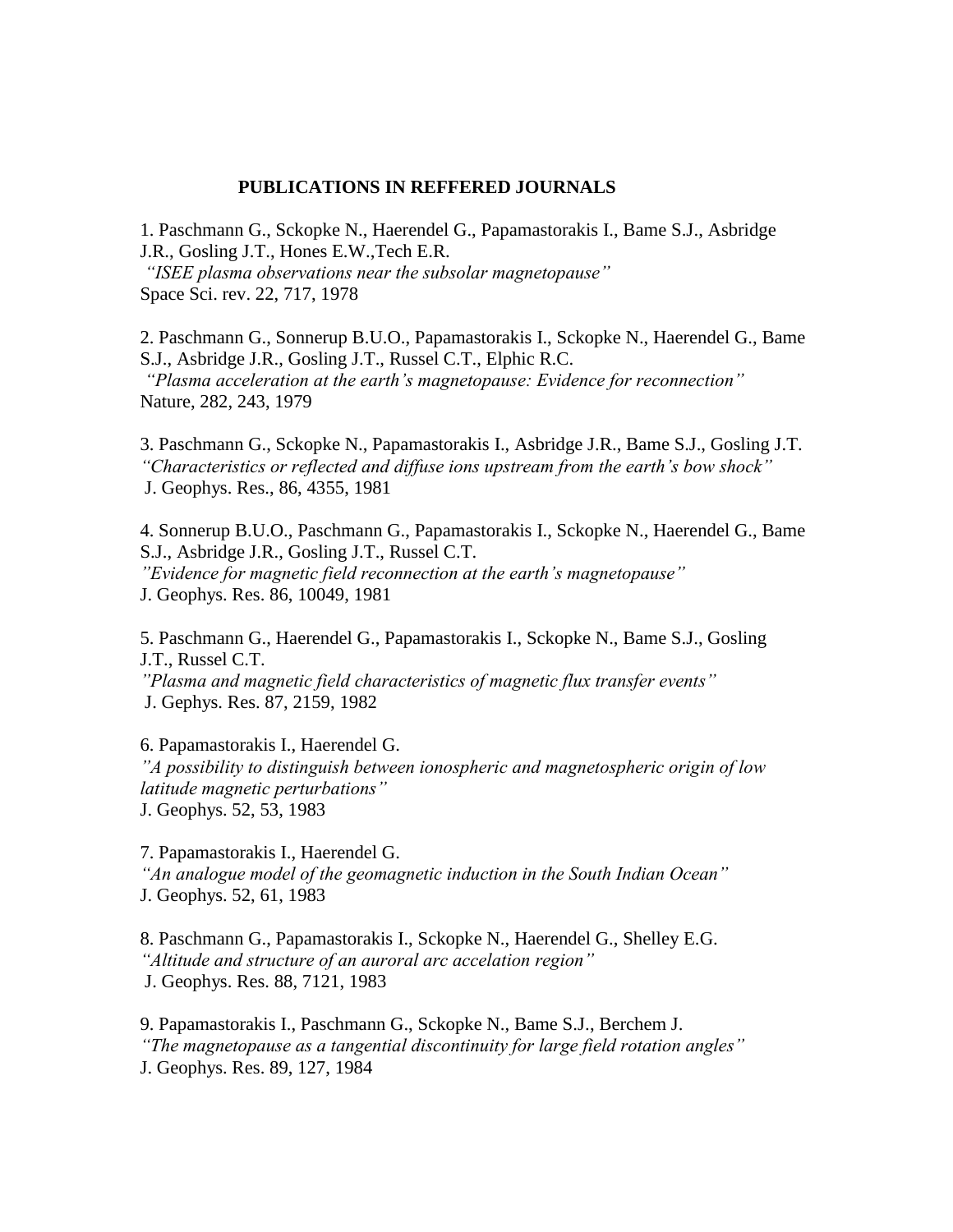10. Papamastorakis I., Haerendel G., Baumjohann W

*"Local time dependence of the response of the Equatorial Electrojet to DP2 and SI disturbances",*

J. Geophys. 54, 213,1984

11. Paschmann G., Papamastorakis I., Sckopke N.,., Sonnerup B.U.O., Bame S.J., Russel C.T.

*"ISEE Observations of the Magnetopause : Reconnection and the Energy Balance"* J. Geophys. Res. 90, 12111, 1985

12. Paschmann G., Papamastorakis I.,Baumjohann W., Sckopke N., Carlson C.W., Sonnerrup B.U.O., Luehr H. *"The Magnetopause for Large Magnetic Shear : AMPTE/IRM Observations"* 

J. Geophys. Res. 91, 11099, 1986

13. Sonnerup B.U.O., Papamastorakis I., Paschmann G., Luhr H. *" Magnetopause Properties from AMTE/IRM Observations of the Convenction Electric Fields: Method Development"* J. Geophys. Res. 92, 12137, 1987

14. Papamastorakis I.,Paschmann G., Baujohann W., Sonnerup B.U.O. Luhr H. *"Orientation, Motion and other Properties of FTE Structures on September 4"* 1984, J. Geophys. 94, 8852, 1989

15. Sonnerup B.U.O., Papamastorakis I., Paschmann G., Luhr H. *"The Magnetopause for Large Magnetic Shear :Analysis of Convection Electric Fields from AMPTE/IRM"* J. Geophys. Res. 95, 10541, 1990

16. Paschman G., Sonnerup B., Papamastorakis J., Baumjohann W., Sckopke N., Luhr H. *"The Magnetopause and Boundary layer for small magnetic shear: Convection Electric Fields and Reconnection"*

J. Geophys. Res. Lett. 17, 1829, 1990

17. Xilouris K.M., Papamastorakis J., Paleologou E.V., Andreadakis Y., Haerendel G. *"Detection of optical emission in the area of G127.1+0.5"* Astron. Astrophys. 270, 393, 1993

18. Papamastorakis J., Xilouris K.M., Paleologou E.V. *"Morphological study of the extended halo around the Dumbbell Nebula (NGC 6853)"* Astron. Astrphys. 279, 536, 1993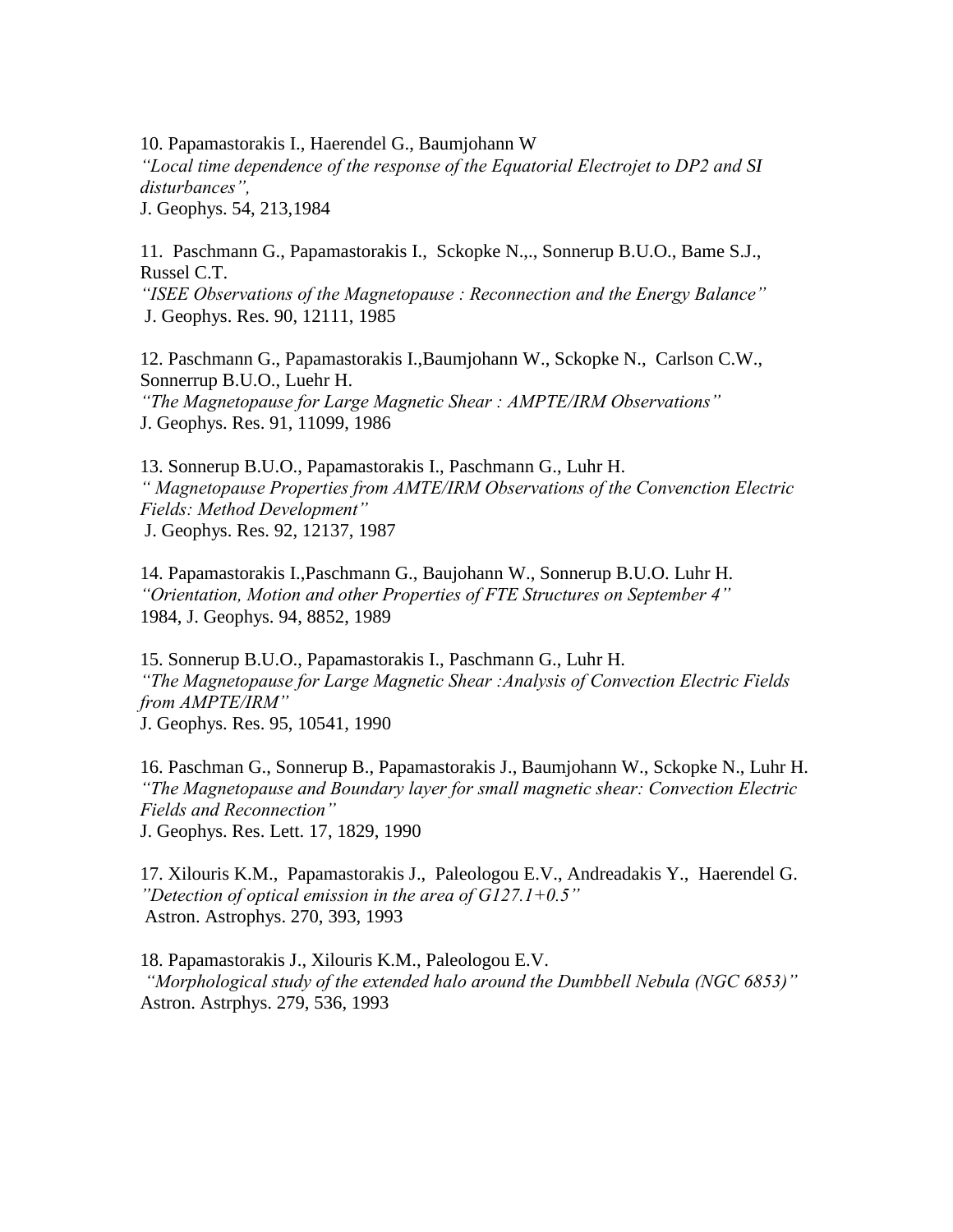19. Xilouris K.M., Papamastorakis J., Sokolob N., Paleologou E.V., Reich W. *"Discovery of the new emission nebula G4.4+6.4"* Astron. Astrophys. 290, 639, 1994.

20. Xilouris K. M., Papamastorakis J., Paleologou E.V., Terzian Y. *"The shaping of aging Planetary Nebulae"*  Astron. Astrophys. 310, 603, 1996

21. Xilouris E.M., Kylafis N.D., Papamastorakis J., Paleologou E.V., Haerendel G. *"The distribution of stars and dust in spiral galaxies: The edge-on spiral UGC 2048"* Astron., Astrophys. 325, 135, 1997,

22. Vardavas I.M., Papamastorakis J., Fountoulakis A., Manousakis N. *"Water resources in the desertification-threatened Messara Valley of Crete: estimation of potential lake evaporation"* Ecological Modelling 102, 363, 1997

23. Xilouris E.M., Alton P.B., Davis J.I., Kylafis N.D., Papamastorakis J., Trewhella M. *"Optical and IR modeling of NGC891"* Astron. Astrophys. 331, 894, 1998

24. Xilouris E.M, Byun Y.I., Kylafis N.D., Paleologou E.V., Papamastorakis J. *"Are spiral galaxies optically thin or thick?"* Astron. Astrophys. 344, 868, 1999

25. Hatzidimitriou D., Papadakis I., Croke B.F.W., Papamastorakis I., Palelogou E.V., Xanthopoulos E., Haerendel G. *"The Age of NGC 6426 a metal poor globular cluster in the galastic halo"*  Astron. J. 117, 3059, 1999

26. Papadakis I., Hatzidimitriou D., Croke B.F.W., Papamastorakis I. *"The NGC 6426 RR Lyrae variables and Horizontal Branch"* Astron., J. 199, 851, 2000

27. Mavromatakis F., Papamastorakis I., Paleologou E., Ventura I. *"Optical CCD imaging of the supernova remmant CTA1"* Astron. Astrophys., 353, 371, 2000

28. Misiriotis A., Kylafis N.D., Papamastorakis I., Xilouris E.M. *"Is the exponential distribution a good approximation of dusty galactic disks?"* Astron. Astrophys. 353, 117, 2000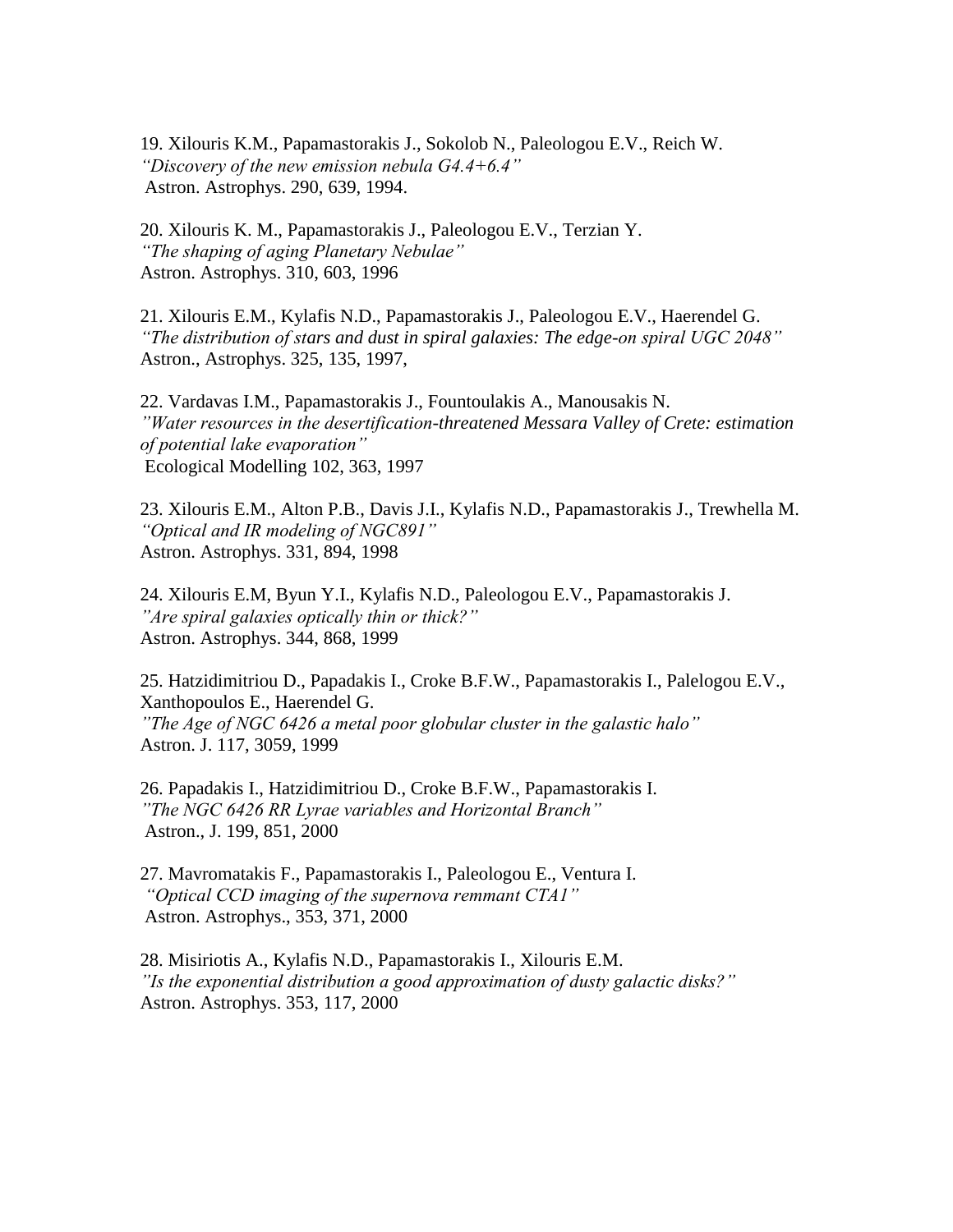29. Croke B., Kleridou N., Kolovos A., Vardavas I., Papamastorakis I. *"Water resources in the desertification-treatened Messara Valley of Crete: estimation of the annual water budget using a rainfall-runoff model"* Enviromental Modelling and Software, 15, 387, 2000

30. Roy M., Papadakis I.E., Ramos-Elio M., Sambruna R., Tsiganos K., Papamastorakis I., Kafatos M. *"The recent High State of the BL Lac Object AO 0235 and crosscorrelations between optical and Radio bands"* Astroph. J. 545, 748, 2000

31. Mavromatakis F., Papamastorakis., J., Ventura J., Becker W., Paleologou E.V. and Schaudel D. *"The Supernova Remnants G67.7 +1.8, G31.5-0.6 and G49.2-0.7"* Astron. Astrophys. 370, 265, 2001

32. Mavromatakis F., Ventura J., Paleologou E.V., and Papamastorakis J. *"The peculiar Supernova Remnant CTB 80"* Astron. Astrophys. 371, 300, 2001

33. Mavromatakis F., Papamastorakis J., Paleologou E.V. *"The Physical structure of the planetary nebula NGC 6781"* Astron. Astrophys. 374, 280, 2001

34. Reme H.,..., Papamastorakis I.,... *"First multispacecraft ion measurements in and near the Earth's magnetosphere with the identical Cluster ion spectrometry (CIS) experiment"* Annales Geophysicae, 19, 1303, 2001

35. Shemmer O., …, Papamastorakis I.,…, *"Multiwavelength monitoring of the Narrow-Line Seyfert 1 Galaxy AKN564. III. Optical Observations and the Optical-UV-X-Ray Connection"* Astrophys. J., 561, 162, 2001

36. Mavromatakis F., Boumis P., Papamastorakis J. and Ventura J. *"Deep optical observations of G65.3+5.7"* Astron. Astrophys.,388, 355, 2002

37. Villata M.,…, Papamastorakis J.,… *"The WEBT BL Lac Campaign 2000"* Astron. Astrophys., 390, 407, 2002

38. Papadakis I.E, Boumis P., Samaritakis V. and Papamastorakis J. *"Multi-band optical micro-variability observations of BL Lacertae"* Astron.Astrophys, 397,565, 2003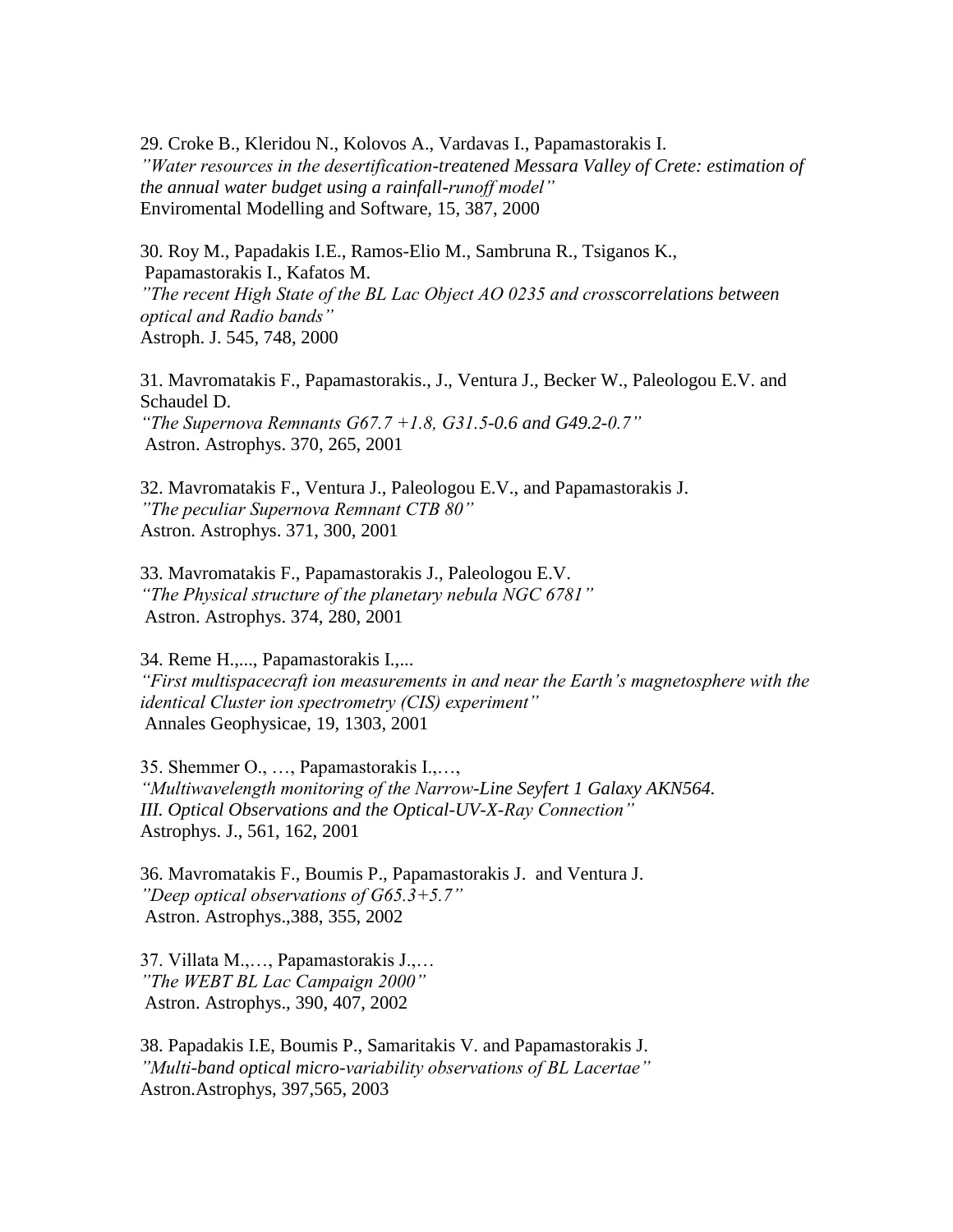39. Boumis P., Paleologou E.V, Mavromatakis F., and Papamastorakis J. *"New Planetary Nebulae in the Galactic Bulge region with l>0<sup>0</sup>I. Discovery method and first results"* M.N.R.A.S., 339,735, 2003

40. Nakos Th., Ofek, E. O., Boumis, P., Cuypers, J., Sinachopoulos, D., vanDessel, E., Gal-Yam, A., Papamastorakis, J. *"A catalog of secondary photometric standard stars around gravitational lenses"* Astron. Astrophys., 402,1157N, 2003

41. Boettcher M.,…, Papamastorakis J.,… *"Coordinated Multiwavelength Observations of BL Lacertae in 2000"* Astrophys. J. 596, 847, 2003

42. Hatzidimitriou D., Antoniou V., Papadakis I.,Kaltsa M., Papadaki C., Papamastorakis I. and Croke B.F.W. *"BVRI photometry of the galactic globular cluster NGC 6779"*  M.N.R.A.S., 348,1157, 2004

43. Mavromatakis F., Aschenbach B., Boumis P., Papamastorakis J. *"Multi-wavelength study of the G 82.2 + 5.3 supernova remnant"* Astron,. Astrophys., 415, 1051, 2004

44. Misiriotis A., Papadakis I.E, Kylafis N.D and Papamastorakis J. *"Dust masses and star formation in bright IRAS galaxies: A physical model for the interpretation of FIR observations"* Astron Astrophys., 417, 39, 2004

45 Villata M.,…, Papamastorakis J.,… *"The WEBT BL Lacertae Campaign 20001 and its extension.Optical light curves and colour analysis 1994-2002"* Astron,. Astrophys., 421, 103, 2004

46 . Mavromatakis F., Papamastorakis J., Ventura J., Boumis P., *"Optical supernova remnant observations from Skinakas Observatory"* Advances in Space Research, 480, 33, 2004

47 . Papadakis I.E, Samaritakis V., Boumis P. and Papamastorakis J. *"Multi-band optical micro-variability observations of the BL Lac object S4 0954+658"* Astron Astrophys., 426, 437, 2004

48. Wilson, C., Weisskopf, M. Finger M., Coe ,M. Greiner, j. Reig, P. Papamastorakis ,J. *Discovery of Be/X-Ray Binary Consistent with the Position of GRO J2058+42* Astrophys. J. 622, 1024, 2005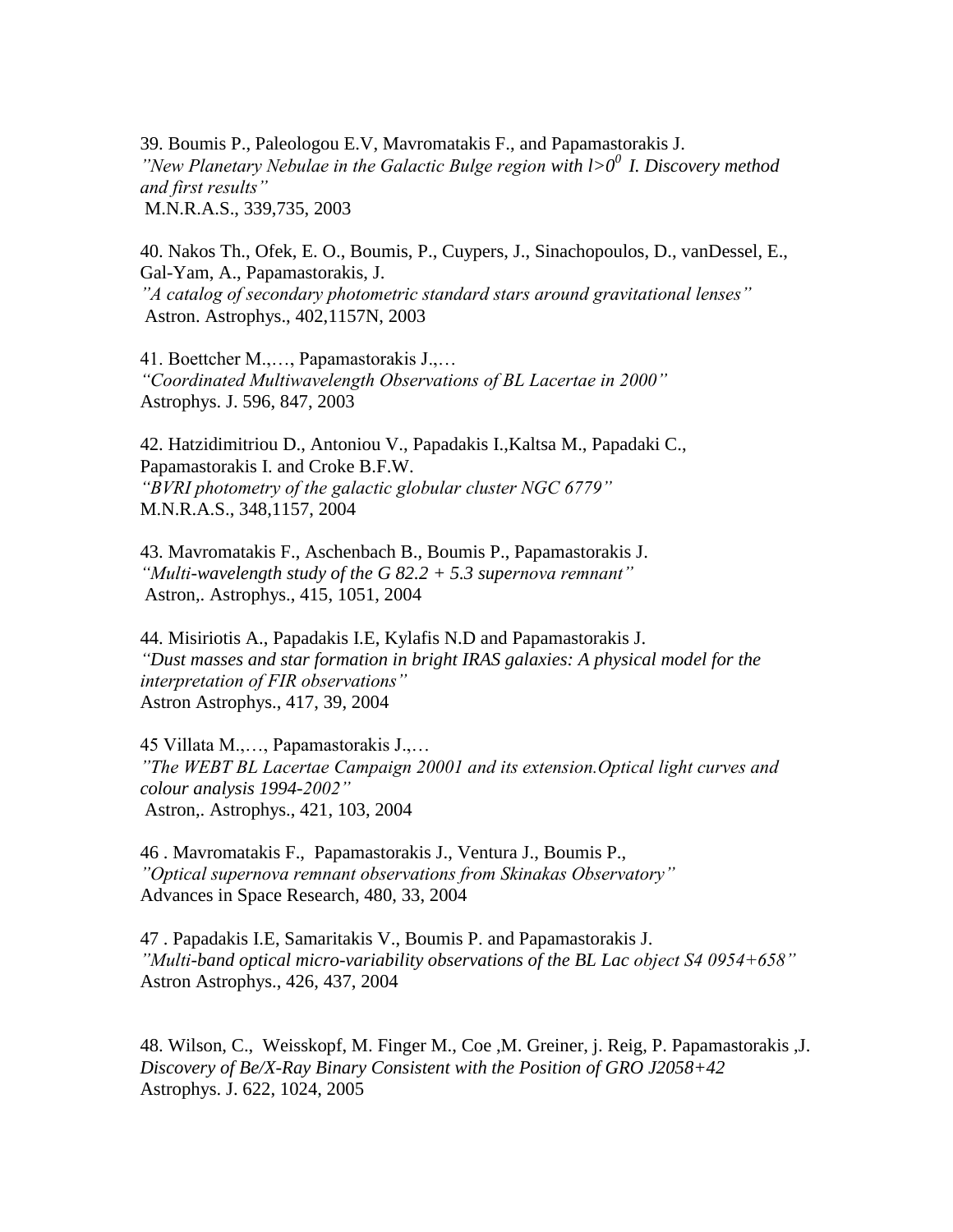49. Mavromatakis, F. Boumis, P. Xilouris, E. Papamastorakis, J. Alikakos, J. *"The faint supernova remnant G 116.5+1.1 and the detection of a new candidate remnant"*

Astron Astrophys., 435, 141, 2005

50. Reig, P. Negueruela, I. Papamastorakis, G. Manousakis, A. Kougentakis, T. *" Identification of the optical counterparts of high-mass X-ray binaries through optical photometry and spectroscopy"* Astron Astrophys., 440, 637, 2005

51. Ksanformality, L. Papamastorakis, G. Thomas, N. *"The Planet Mercury: Synthesis of resolved images of unknown part in the longitude range 250-2900 W"*  Planetary and Space Science 53, 849, 2005

52. Xilouris, E. M.; Papadakis, I. E.; Boumis, P.; Dapergolas, A.; Alikakos, J.; Papamastorakis, J.; Smith, N.; Goudis, C. D. *"B and I-band optical micro-variability observations of the BL Lac objects S5 2007+777 and 3C 371"* Astron Astrophys., 448, 143, 2006

53. Boumis, P.; Akras, S.; Xilouris, E. M.; Mavromatakis, F.; Kapakos, E.; Papamastorakis, J.; Goudis, C. D. *"New planetary nebulae in the Galactic bulge region with l > 0°- II"* M.N.R.A.S., 367, 1551, 2006

54. Misiriotis, A.; Xilouris, E. M.; Papamastorakis, J.; Boumis, P.; Goudis, C. D. *"The distribution of the ISM in the Milky Way. A three-dimensional large-scale model"* Astron Astrophys., 459, 113, 2006

55. Hatzidimitriou, D.; Reig, P.; Manousakis, A.; Pietsch, W.; Burwitz, V.; Papamastorakis, I. *"M31N 2005-09c: a fast Fe II nova in the disk of M 31"* Astron Astrophys, 464, 1075, 2007